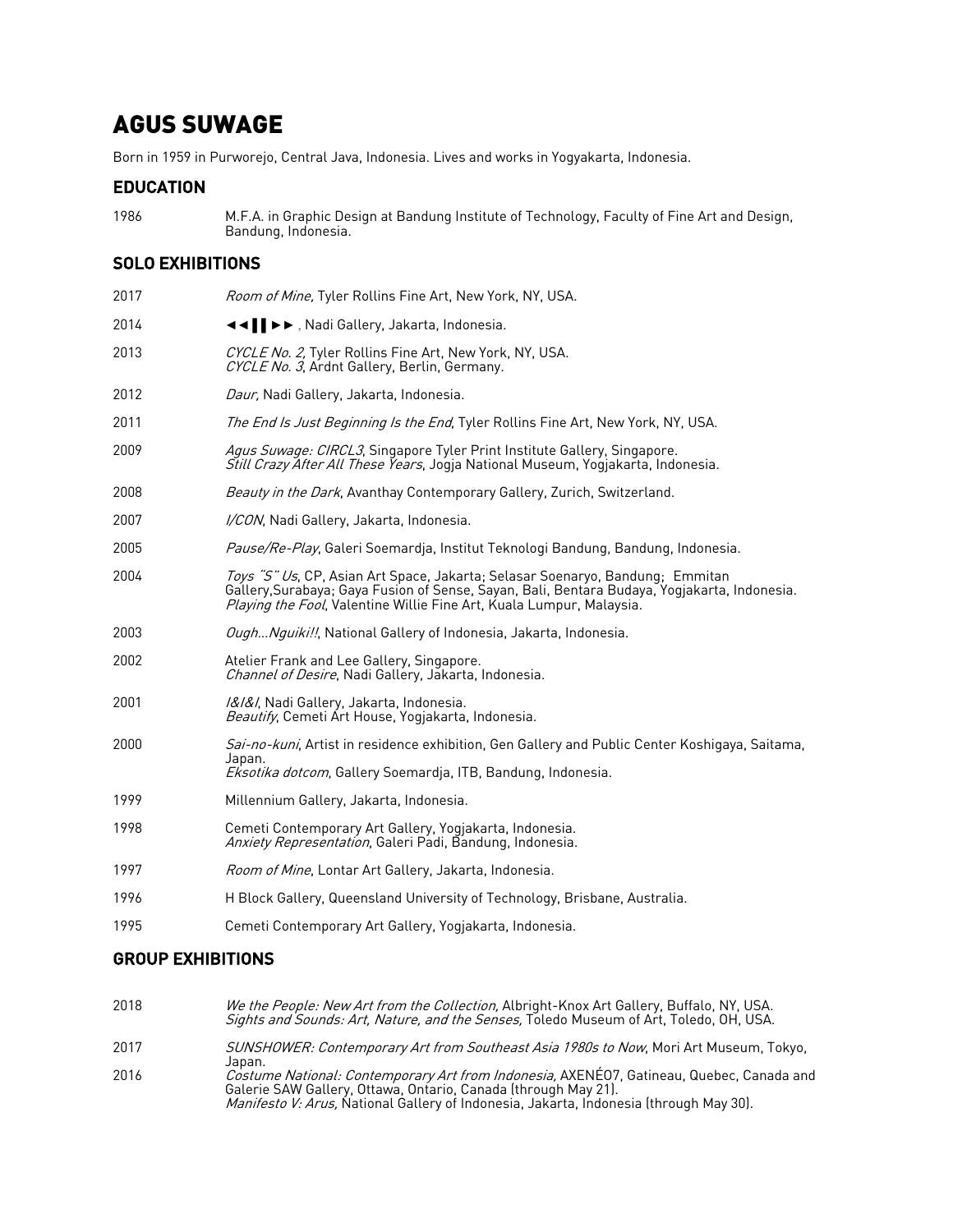|      | Universal Influence, Mandiri ART JOG 9, Jogja National Museum, Yogyakarta, Indonesia.<br>A Touch for The Now, MONA Inner Space, Poznan, Poland.                                                                                                                                                                                                                                                                                                                                                                                                                                                                                                                                                                                                                        |
|------|------------------------------------------------------------------------------------------------------------------------------------------------------------------------------------------------------------------------------------------------------------------------------------------------------------------------------------------------------------------------------------------------------------------------------------------------------------------------------------------------------------------------------------------------------------------------------------------------------------------------------------------------------------------------------------------------------------------------------------------------------------------------|
| 2015 | After Utopia: Revisiting the Ideal in Asian Contemporary Art, Singapore Art Museum, Singapore.<br>#FAMILYANDFRIENDS, ROH Projects, Equity Tower, Jakarta, Indonesia.<br>Celebration of Love; Art and Collectables Auction for a Cause, Singapore.                                                                                                                                                                                                                                                                                                                                                                                                                                                                                                                      |
| 2014 | Prospect.3: Notes For Now, Prospect New Orleans, New Orleans, LA, USA.<br>Legacies of Power, Art Jog 2014, Taman Budaya Yogyakarta, Yogyakarta, Indonesia.                                                                                                                                                                                                                                                                                                                                                                                                                                                                                                                                                                                                             |
| 2013 | Biennale Jogja XII Equator #2, Jogja National Museum, Yogyakarta, Indonesia.<br>SIP! Indonesian Art Today, ARNDT, Singapore.<br>SIP! Indonesian Art Today, ARNDT, Berlin, Germany.<br>Beast/Bloom for Thee: Biota etc., Galeri Canna, Jakarta, Indonesia.<br>Dermawan untuk Darmawan, Nadi Gallery, Jakarta, Indonesia.<br>Maritime Culture, Art Jog 2013, Yogyakarta, Indonesia.                                                                                                                                                                                                                                                                                                                                                                                      |
| 2012 | <i>Panorama: Recent Art from Contemporary Asia</i> , Singapore Art Museum, Singapore.<br>Migration, Arndt Berlin, Sydney, Australia.<br>Contemporary Indonesia, Ben Brown Fine Arts, London, UK.                                                                                                                                                                                                                                                                                                                                                                                                                                                                                                                                                                       |
| 2011 | Negotiating Home, History, and Nation: Two Decades of Contemporary Art in Southeast Asia,<br>Singapore Art Museum, Singapore.<br>Beyond the East, Macro Museum, Rome, Italy.<br>Beyond the Self, travelling exhibition, National Portrait Gallery, Canberra, Australia; McClelland<br>Gallery and Sculpture Garden, Langwarrin, Victoria; the Anne and Gordon Samstag Museum of Art,<br>Adelaide; and Museum and Art Gallery of the Northern Territory, Darwin, Australia.<br>Asia: Looking South, ARNDT, Berlin, Germany.<br>Ekspansi: Contemporary Sculptures, National Gallery, Jakarta, Indonesia.                                                                                                                                                                 |
| 2010 | Illuminance: Agus Suwage and Filippo Sciascia, National University of Singapore Museum,<br>Singapore.<br><i>Contemporaneity: Contemporary Art of Indonesia</i> , MOCA Shanghai, Shanghai, China.<br><i>The Show Must Go On,</i> National Gallery of Indonesia, Jakarta, Indonesia.<br>Contemporary Art from Southeast Asia, Arario Gallery, Seoul, Korea.<br><i>Reality Effect</i> , SIGIarts Gallery, National Gallery, Jakarta, Indonesia.<br>Almost White Cube, CGartspace, Jakarta, Indonesia.<br><i>Ecce Homo</i> , Galeri Semarang, Indonesia.<br><i>Pleasures of Chaos</i> , Primo Marella Gallery, Milan, Italy.                                                                                                                                               |
| 2009 | Kado #2, Nadi Gallery, Jakarta, Indonesia.<br>Broadsheet Notations: Projecting Artworks on Paper, Tang Contemporary Art, Bangkok, Thailand.<br>Group, Galerie Christian Hosp, Berlin, Germany.<br>Post-Tsunami Art, Primo Marella Gallery, Milan, Italy.<br>Simple Art of Parody, Museum of Contemporary Art, Taipei, Taiwan.<br><i>The Golden Age</i> , Ark Galerie, Jakarta, Indonesia.<br>Milestone, Vanessa Art Link, Jakarta, Indonesia.<br>Hibridization, North Art Space, Jakarta, Indonesia.                                                                                                                                                                                                                                                                   |
| 2008 | Allegorical Bodies – Indian Contemporary Art, A Art Contemporary Space, Taipei, Taiwan.<br><i>Dari Penjara ke Pigura</i> , Galeri Salihara, Jakarta, Indonesia.<br>Loro Blonyo Kontemporer, Magelang, Indonesia.<br>Merti Bumi, Lerep Kampung Seni, Ungaran, Jawa Tengah, Indonesia.<br>Space/Spacing, Galeri Semarang, Semarang, Indonesia.<br>Coffee, Cigarettes and Pad Thai, Eslite Gallery, Taipei, Taiwan.<br><i>Manifesto</i> , Galeri National, Jakarta, Indonesia.<br>CIGE, Nadi Gallery, Beijing, China.<br><i>Inanimate Performance</i> , Soka Art Center, Taipei, Taiwan.<br>The Scale of Black, Valentine Willie Fine Art, Singapore.<br><i>Animal Kingdom</i> , Jogja Galery, Yogjakarta, Indonesia.                                                     |
| 2007 | <i>Biennale Jogja IX 2007: Neo-Nation</i> , Jogja National Museum, Yogyakarta, Indonesia.<br>Ar[t]chipelago Alert, Tonyraka Art Gallery, Bali, Indonesia.<br>Luar Biasa, Galeri Biasa, Yogjakarta, Indonesia.<br>Art Paris-Abu Dhabi, Abu Dhabi, United Arab Emirates.<br>Asian International Art Exhibition 22 <sup>nd</sup> , <i>Imagining Asia</i> , Selasar Sunaryo Art Space, Bandung,<br>Indonesia.<br>Shanghai Contemporary Art 2007, Shanghai, China.<br><i>Celebr'art'e Fire Boar</i> , Kupu-Kupu Art Gallery, Jakarta/Griya Santrian, Bali, Indonesia.<br>On Appropriation, Galeri Semarang, Semarang, Indonesia.<br>Fetish Art Object, Biasa Art Space, Kutu, Bali, Indonesia; and Kalsruhe, Germany.<br>Anti-Aging, Gaya Art Space, Ubud, Bali, Indonesia. |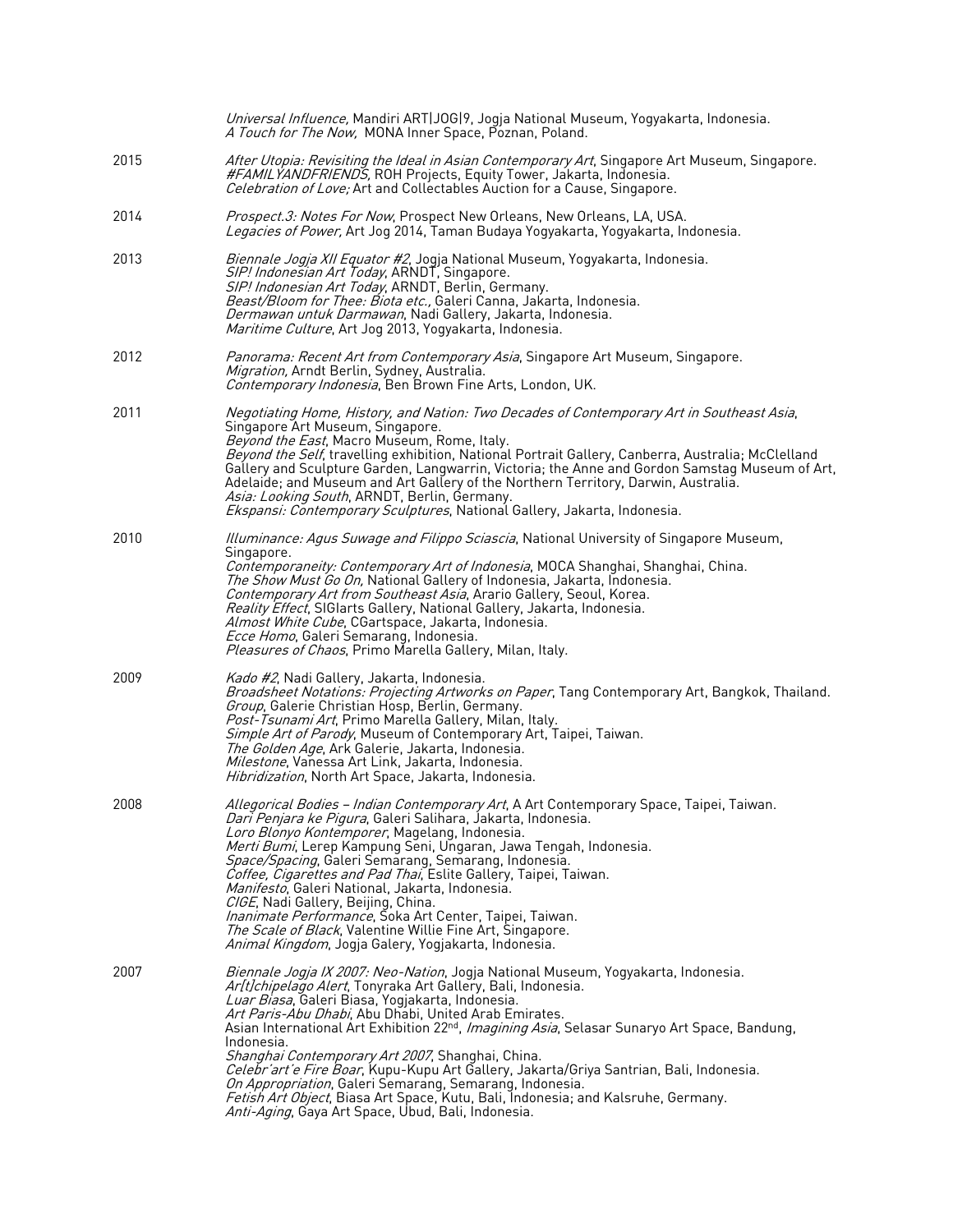|      | Imagined Affandi, Galeri Semarang, Semarang, Indonesia.<br>China International Gallery Exposition, Langgeng Gallery and Vanessa Art Link, Beijing, China.<br><i>The Past – The Forgotten Time</i> , The Hague, Artoteek Den Haag/the Netherlands Institute for War<br>Documentation (NIOD), the Netherlands; Amsterdam/Cemeti Art House, Yogjakarta; Erasmushuis,<br>Jakarta; Rumah Seni Yaitu, Semarang, Indonesia; Bizart, Shanghai.<br>Beautiful Dead, Bentara Budaya, Jogjakarta, Indonesia.<br>Indonesian Contemporary Art Now, Nadi Gallery, Jakarta, Indonesia.<br>Jogja Sketsavagansa, Taman Budaya Yogyakarta, Jogjakarta, Indonesia.                                                                                                                                                                                                                                                                                                                                                                                                                                                                                             |
|------|--------------------------------------------------------------------------------------------------------------------------------------------------------------------------------------------------------------------------------------------------------------------------------------------------------------------------------------------------------------------------------------------------------------------------------------------------------------------------------------------------------------------------------------------------------------------------------------------------------------------------------------------------------------------------------------------------------------------------------------------------------------------------------------------------------------------------------------------------------------------------------------------------------------------------------------------------------------------------------------------------------------------------------------------------------------------------------------------------------------------------------------------|
| 2006 | <i>Common Link</i> , Vanessa Art Link, Chao Yang District, Beijing, China.<br><i>Singapore Biennale 2006</i> , Singapore.<br><i>Masa Lalu Masa Lupa</i> , Cemeti Art House, Yogjakarta, Indonesia.<br><i>The 21st Asian International Art Exhibition</i> , Singapore Art Museum, Ayala Museum Philippines and<br>Gracia Art Gallery, Surabaya Indonesia.<br>Signed and Dated, Valentine Willie Fine Art, Kuala Lumpur, Malaysia.<br>2 <sup>nd</sup> Graphic Triennale 2006, Bentara Budaya Jakarta, Jakarta, Indonesia.<br><i>Masa dan Tanda-Tanda</i> , Vanessa Art Link, Jakarta, Indonesia.                                                                                                                                                                                                                                                                                                                                                                                                                                                                                                                                             |
| 2005 | <i>Poros Pembasan</i> , Rahayu Artspot, Yogjakarta, Indonesia.<br>Etalase, Galeri Semarang, Semarang, Central Java, Indonesia.<br><i>Eksodus Barang</i> , Nadi Gallery, Jakarta, Indonesia.<br>AKU, Chairil, dan Aku, Nadi Gallery, Jakarta, Indonesia.<br>Intermezo, Langgeng Gallery, Magelang, Central Java, Indonesia.<br>Jejak-Jejak Drawing, Edwin's Gallery, Jakarta, Indonesia.<br><i>Beauty and Terror</i> , Loft Gallery, Paris, France.<br>21st and Beyond, 21 <sup>st</sup> Anniversary of Edwin's Gallery, Edwin's Gallery, Jakarta, Indonesia.<br>2nd CP Biennale – Urban/Culture, Jakarta, Indonesia.<br>Summit Event Bali Biennale-Space and Scape, Bali, Indonesia.<br>Here & Now, Ramzy Gallery, Jakarta, Indonesia.<br>Asian Contemporary Art, Singapore.<br><i>Quota 2005</i> , Icon Langgeng Gallery, Jakarta, Indonesia.                                                                                                                                                                                                                                                                                             |
| 2004 | <i>Air Kata-kata</i> , Pameran Illustrator Buku Shindunata, Bentara Budaya, Yogjakarta, Indonesia.<br><i>Passion: Etno-Identity</i> , Galeri Canna, Jakarta, Indonesia.<br>Wings of Words Wings of Color, Langgeng Gallery, Magelang, Central Java, Indonesia.<br>Artscope, Selasar Soenaryo, Bandung, Indonesia.<br><i>3<sup>rd</sup> Canna's Gallery Anniversary</i> , Canna Gallery, Jakarta, Indonesia.<br>Lima Ruang, Puri Art Space, Malang, East Java, Indonesia.<br><i>Indonesia – China Exhibition</i> , organized by LOFT Gallery Paris-Barcelona-Hong Kong, Pakubowono<br>Residence Hall, Jakarta, Indonesia.<br>Reformasi, Sculpture Square, Singapore.<br>Olimpiade, Nadi Gallery in Pakubowono Residence, Jakarta, Indonesia.<br>Silent Action: Creativity for Tolerance and Peace, 4 <sup>th</sup> Art Summit, National Gallery, Jakarta,<br>Indonesia.<br>Transindonesia: scoping culture in contemporary Indonesia Art, The Govett-Brewster Art Gallery,<br>New Plymouth, Taranaki, New Zealand.<br>Exodus Barang, Nadi Gallery, Jakarta, Indonesia.<br><i>Jejak-Jejak Drawing</i> , Edwin's Gallery, Jakarta, Indonesia. |
| 2003 | All We Need is Love, Nadi Gallery, Jakarta, Indonesia.<br>In Between Perupa Dalam Rotasi Media, Andi Gallery, Jakarta, Indonesia.<br>Bazart- Festival Kesenian Yogjakarta, Benteng Vredeburg, Yogjakarta, Indonesia.<br>Borobudur Agitatif, Langgeng Gallery, Magelang, Central Java, Indonesia.<br><i>Countrybution</i> , Biennale Yogyakarta VII, Yogjakarta, Indonesia.<br><i>Passion: Etno-Identity</i> , Beijing, China.                                                                                                                                                                                                                                                                                                                                                                                                                                                                                                                                                                                                                                                                                                              |
| 2002 | Dimensi Raden Saleh, Galeri Semarang, Semarang, Central Java, Indonesia.<br>Taman Kyai Langgeng, Magelang, Central Java, Indonesia.<br><i>Alpha Omega Alpa</i> , Air Art House, Jakarta, Indonesia.<br>Not I Am I, Cyrcle Point Gallery, Washington, DC, USA.<br><i>Mata Hati Demokrasi</i> , STSI, Surakarta, Indonesia.                                                                                                                                                                                                                                                                                                                                                                                                                                                                                                                                                                                                                                                                                                                                                                                                                  |
| 2001 | Figurare, Gaya Gallery, Sayan Ubud, Bali, Indonesia.<br>Membaca Frida Kahlo, Nadi Gallery, Jakarta, Indonesia.<br><i>Buka Mata</i> , Valentine Willie Gallery, Chedi Ubud, Bali, Indonesia.<br>Pink Project, Nadi Gallery, Jakarta, Indonesia.<br><i>Not Just the Political</i> , Museum Widayat, Magelang, Central Java, Indonesia.<br><i>Melik Gondong Lali</i> , 50 <sup>th</sup> Basis Magazine, Bentara Budaya, Yogjakarta, Indonesia.<br>Edwin's Gallery, Jakarta, Indonesia.                                                                                                                                                                                                                                                                                                                                                                                                                                                                                                                                                                                                                                                        |
| 2000 | Gwangju Biennal 2000, Gwangju, Korea.                                                                                                                                                                                                                                                                                                                                                                                                                                                                                                                                                                                                                                                                                                                                                                                                                                                                                                                                                                                                                                                                                                      |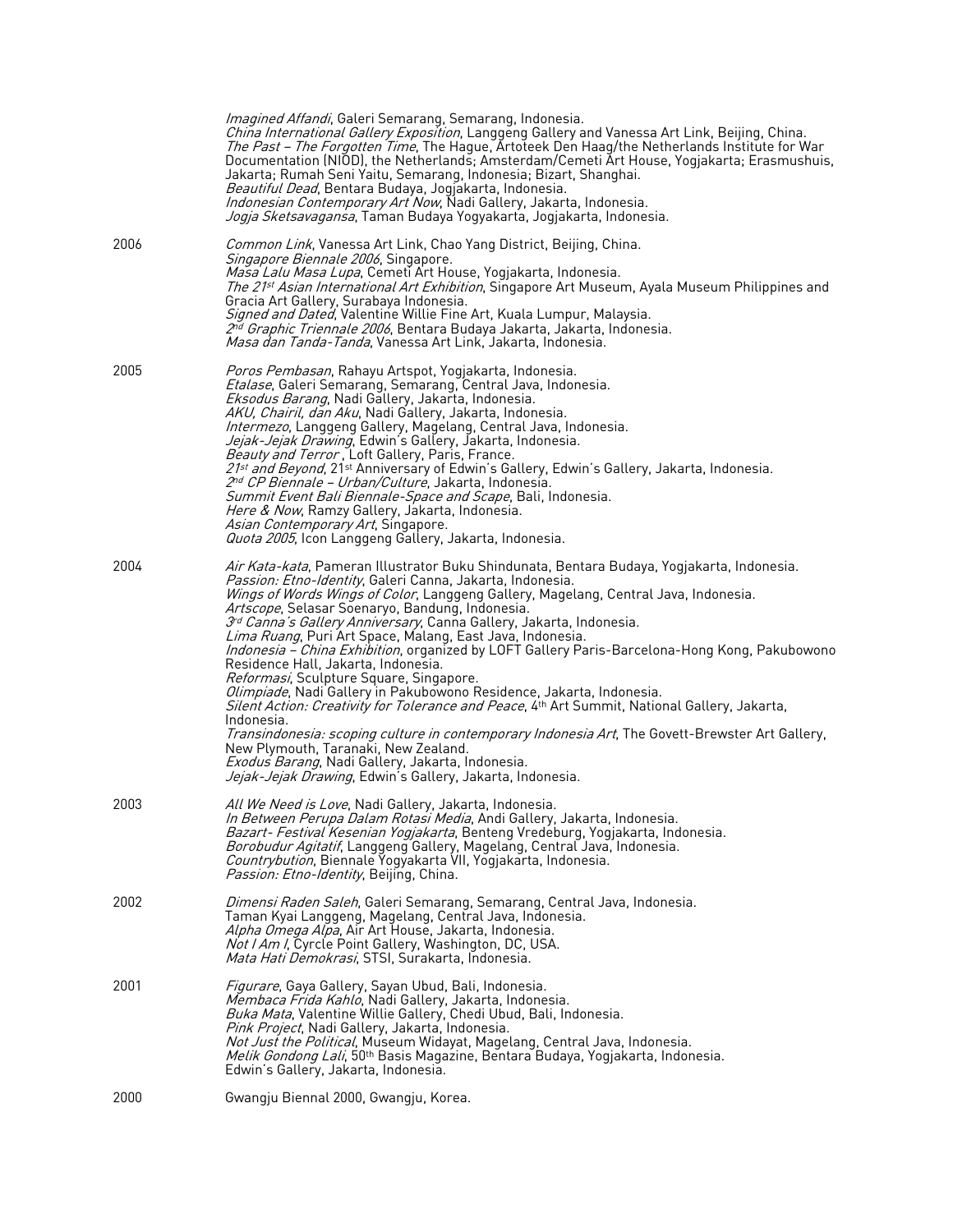|                    | Invisible Boundary, Methamophosed ASIA Art, The Niigata Perfectural Civic Center Gallery,<br>Niigaga and Utsunomiya Museum Art, Nangao-cho, Utsonomiya City, Tochigi, Japan.                                                                                                                                                                                                                       |
|--------------------|----------------------------------------------------------------------------------------------------------------------------------------------------------------------------------------------------------------------------------------------------------------------------------------------------------------------------------------------------------------------------------------------------|
|                    | One Gallery, Jakarta, Indonesia.<br>Five Continent and One City, The Historical Center, Palacio de Los Condes de Santiago de Calimaya,<br>Museo de la Ciudad de Mexico, Museum of Mexico, Mexico City, Mexico.                                                                                                                                                                                     |
| 1999-2002          | Awas! Recent Art from Indonesia, a touring exhibition: Yogjakarta, Indonesia; Melbourne,<br>Canberra, Sydney, Cairns, Australia; Hiroshima, Ashikawa, Japan; Berlin, Köln, Achen, Germany;<br>Amsterdam, Rotterdam, the Netherlands; Jakarta, Indonesia.                                                                                                                                           |
| 1999               | At Lontar Gallery, Jakarta, Indonesia.<br>Media Dalam Media, National Gallery, Jakarta, Indonesia.<br>Makassar Arts Forum '99, Ujung Padang, South Sulawesi, Indonesia.<br>Tachikawa International Art Festival, Tachikawa, Japan.                                                                                                                                                                 |
| 1998               | Plastic (& Other Waste), Chulalongkorn University, Bangkok, Thailand.<br>Imagining Selves, Singapore Art Museum, Singapore.<br>Art Čemara 6 Café Gallery and Lontar Art Gallery, Earth Day '98 Indonesia Alliance for Better Earth<br>and Humane Life, Jakarta, Indonesia.<br>L05, Pameran Bersama Seni Rupa at Gallery Cipta II, Taman Imail Marzuki, Jakarta, Indonesia.                         |
| 1997               | Current Art in Southeast Asia, Glimpses into the Future, Tokyo and Hiroshima, Japan.<br>Sixth Biennial of Havana, Havana, Cuba.<br>Axis, Indonesia - Belgium Exhibition, Jakarta, Indonesia.<br>Ipoh Art Festival, Ipoh, Malaysia.<br>A Gift for India, Rabindra Bhawan Galleries, New Delhi, India.                                                                                               |
| 1996               | Artotek, Den Haag, the Netherlands.<br>Kesibukan Mengamati Batu-batu, Performance and Installation Collaboration, TIM, Jakarta,<br>Indonesia.<br>Phillip Morris Indonesian Art Award, ASEAN Building, Jakarta, Indonesia; National Gallery,<br>Bangkok, Thailand.<br>Second Asia Pacific Triennial, Queensland Art Gallery, Brisbane, Australia.<br>10 <sup>th</sup> Biennial, Jakarta, Indonesia. |
| 1995               | Contemporary Art The Non Aligned Countries, Jakarta, Indonesia.<br>Two Generation, Galeri Cipta, TIM, Jakarta, Indonesia.<br>Checju Pre- Bienniale, Cheju-do Island, South Korea.<br>Art Exhibit, Gedung YPK, Bandung, Indonesia.                                                                                                                                                                  |
| 1994               | Exodus, Plaza Bintaro, Jakarta, Indonesia.<br>Q Agency, Amsterdam, the Netherlands.<br>Jogchem Art Gallery, Amsterdam, the Netherlands.<br>5+5 Indonesia-Netherland, Workshop and Exhibition, Erasmushuis, Jakarta, and Taman Budaya,<br>Yogjakarta, Indonesia.<br>The Fourth Yogyakarta Art Biennial, Yogjakarta, Indonesia.                                                                      |
| 1993               | Art Gallery Conink, Amsersfoort, the Netherlands.<br>Library Van de Katholieke Universiteit, Amsterdam, the Netherlands.<br>The Ninth Jakarta Biennial, Jakarta, Indonesia.                                                                                                                                                                                                                        |
| 1992               | Jakarta Art and Design Expo, Jakarta, Indonesia.                                                                                                                                                                                                                                                                                                                                                   |
| 1991               | Galleri Yasri, Jakarta, Indonesia.                                                                                                                                                                                                                                                                                                                                                                 |
| 1985               | Young Artist Sixth Biennial, TIM, Jakarta, Indonesia.                                                                                                                                                                                                                                                                                                                                              |
| 1984               | Ini Baroe Seni Roepa, Ini Seni Roepa Baroe, France Cultural Center and Bandung Youth Center,<br>Bandung, Indonesia.                                                                                                                                                                                                                                                                                |
| <b>AWARDS</b>      |                                                                                                                                                                                                                                                                                                                                                                                                    |
| 1996               | Phillip Morris Indonesian Art Award.                                                                                                                                                                                                                                                                                                                                                               |
| <b>RESIDENCIES</b> |                                                                                                                                                                                                                                                                                                                                                                                                    |

2009 STPI: Singapore Tyler Print Institute, Singapore. 2003 Brito International Artists Workshop, Tepantor, Ohaka, Bangladesh.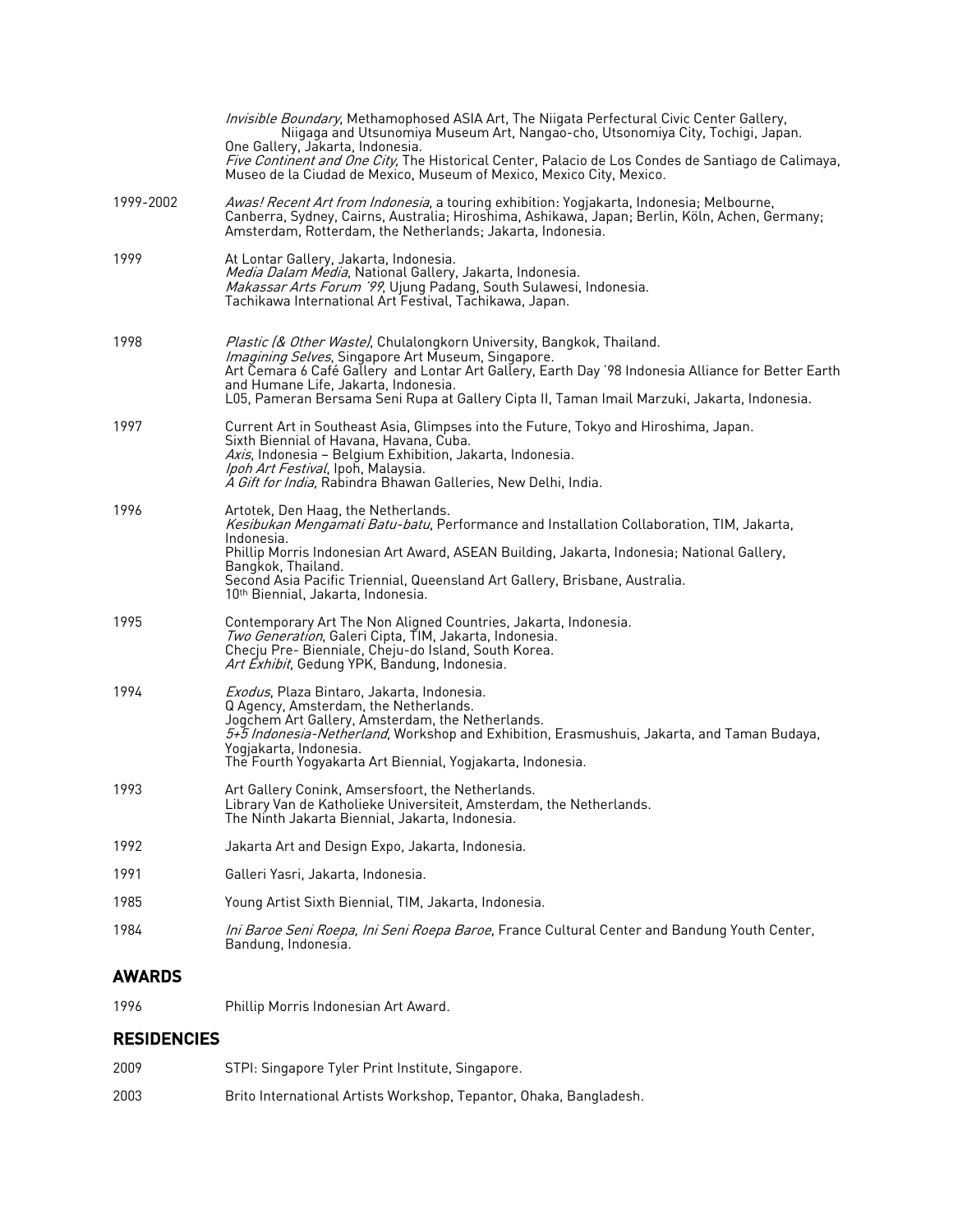- 1999-2000 Sai-no-kuni Saitama, The Museum of Modern Art, Koshigaya-shi Saitama, Japan.
- 1996 Queensland University of Technology, Brisbane, Australia.

## SELECTED PUBLICATIONS

| 2011 | Indonesian Eye: Fantasies and Realities, Ciptura Artprenreur Center, Jakarta, Indonesia, and the<br>Saatchi Gallery, London, England.                                                                                                                                                                                                                                               |
|------|-------------------------------------------------------------------------------------------------------------------------------------------------------------------------------------------------------------------------------------------------------------------------------------------------------------------------------------------------------------------------------------|
| 2009 | Pause/Replay, Agus Suwage, Studio Biru.<br>Agus Suwage: Circle, Singapore Tyler Print Institute, Singapore.<br>Still Crazy After All These Years.<br>Painting Today, Tony Godfrey, Phaidon.                                                                                                                                                                                         |
| 2008 | <i>Inanimate Performance</i> , Soka Art Center, Taipei, Taiwan.                                                                                                                                                                                                                                                                                                                     |
| 2007 | Thermocline of Art, New Asian Waves, Hatje Cantz Verlag.<br>Indonesian Contemporary Art Now, SNP International Publishing.<br>I/CON, Nadi Gallery, Jakarta, Indonesia.                                                                                                                                                                                                              |
| 2006 | Modern Indonesian Art, From Raden Saleh to the Present Day, Koes Art Books.<br>Singapore Biennale 2006, Singapore Biennale, 2006, Singapore.                                                                                                                                                                                                                                        |
| 2005 | Art and Social Change, Contemporary Art in Asia and the Pacific, Pandanus Books.<br><i>Pause/Replay</i> , published by the artist.<br>Urban/Culture, 2nd CP Biennale 2005, CP Foundation, Jakarta, Indonesia.                                                                                                                                                                       |
| 2004 | Playing the Fool, Valentine Willie Fine Art, Kuala Lumpur, Malaysia.<br>Fabulous Fable, Nadi Gallery, Jakarta, Indonesia.<br>Toys "S" Us, CP Foundation, Jakarta, Indonesia.                                                                                                                                                                                                        |
| 2003 | 15 Years Cemeti Art House, Exploring Vacuum, Cemeti Art House.<br>Ough Nguik, Nadi Gallery, Jakarta, Indonesia.                                                                                                                                                                                                                                                                     |
| 2002 | Channel of Desires, Nadi Gallery, Jakarta, Indonesia.                                                                                                                                                                                                                                                                                                                               |
| 2001 | I&I&I, Nadi Gallery, Jakarta, Indonesia.                                                                                                                                                                                                                                                                                                                                            |
| 2000 | Five Continent and One City, Instituto de Cultura de la Ciudad de Mexico, Mexico City, Mexico.<br>Invisible Boundary, Metamorphosed Asian Art, Utsunomiyo Museum of Art, Nangao-cho,<br>Utsonomiya City, Tochigi, Japan.<br>Man and Space, Gwangju Biennale, Gwangju, Korea.<br>Thousand of Bodies, Sai-no-kuni-Saitama, The Museum of Modern Art, Koshigaya-shi Saitama,<br>Japan. |
| 1999 | Awas! Recent Art from Indonesia, touring exhibition: Indonesia, Australia, Japan, Germany.                                                                                                                                                                                                                                                                                          |
| 1998 | Indonesian Modern Art and Beyond, Indonesian Fine Arts Foundation.<br>Plastic and Other Waste, Chulalongkorn University, Bangkok, Thailand.                                                                                                                                                                                                                                         |
| 1997 | This Room of Mine. Lontar Foundation<br>Havana Biennale 1997, Havana, Cuba.<br>Art in Southeast Asia 1997: Glimpses in the Future, Museum of Contemporary Art, Tokyo, Japan.                                                                                                                                                                                                        |
| 1996 | 2 <sup>nd</sup> Asia Pacific Triennial of Contemporary Art, Queensland Art Gallery, Brisbane, Australia.                                                                                                                                                                                                                                                                            |
|      |                                                                                                                                                                                                                                                                                                                                                                                     |

## PUBLIC COLLECTIONS

Singapore Art Museum, Singapore.

Fukuoka Art Museum, Fukuoka, Japan.

Tokyo Metropolitan Art Museum, Tokyo, Japan.

The Museum of Modern Art, Saitama, Japan.

Los Angeles County Museum of Art, Los Angeles, CA, USA.

Herbert F. Johnson Museum of Art, Cornell University, Ithaca, NY, USA.